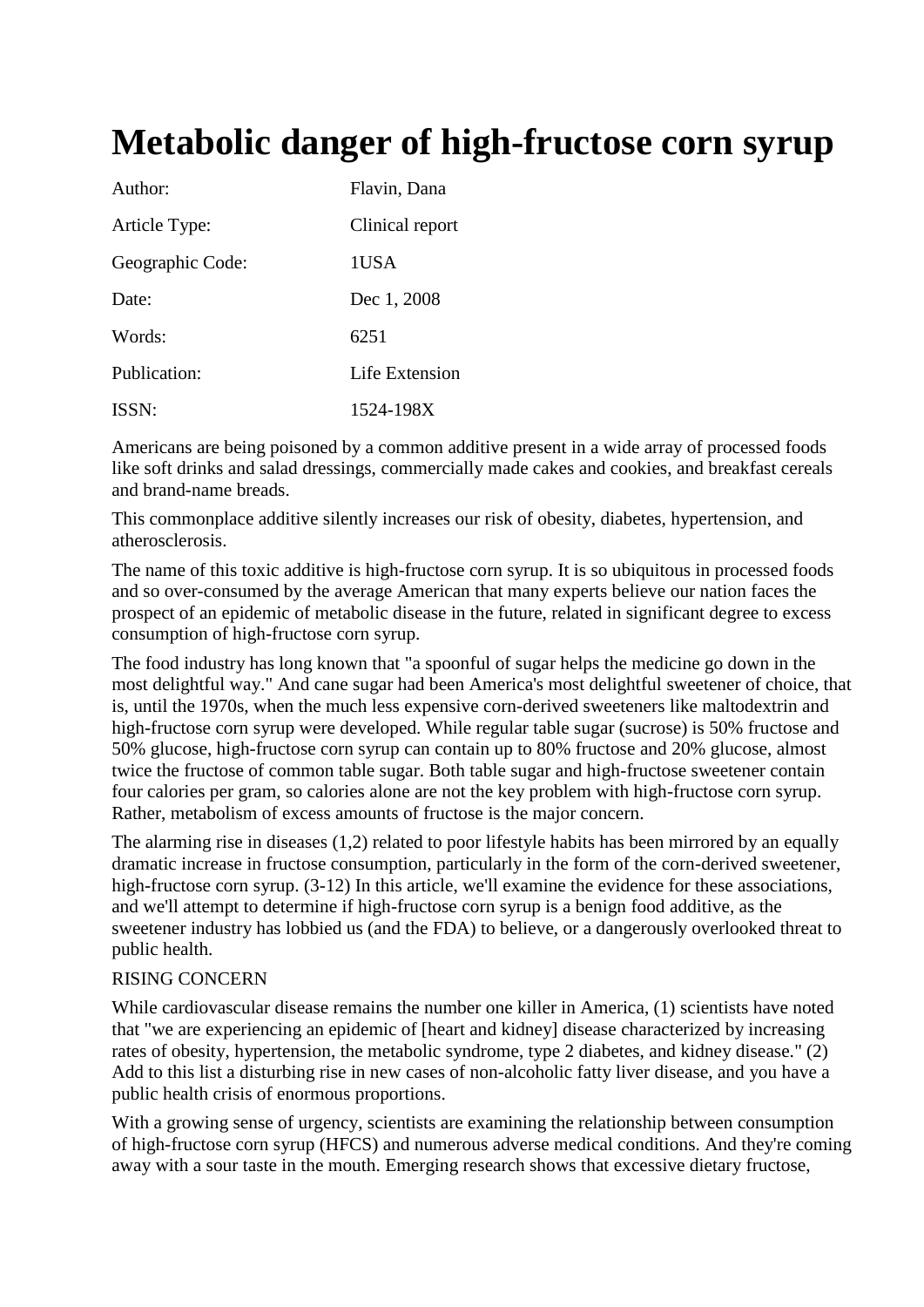largely from consumption of HFCS, represents "an important, but not well-appreciated dietary change," which has "...rapidly become an important causative factor in the development of the metabolic syndrome," (9) a conglomeration of risk factors that greatly elevates the risk of cardiovascular disease and diabetes. Other research suggests that high dietary fructose consumption contributes to obesity and insulin resistance, (5,7) encourages kidney stone formation, (13) promotes gout, (14-17) and is contributing to an upsurge in cases of non-alcoholic fatty liver disease. (4,18,19) Furthermore, high dietary fructose consumption is associated with increased production of advanced glycation end products (AGEs), which are linked with the complications of diabetes and with the aging process itself. (2,5,7)

# STEALTHY INSERTION INTO THE FOOD CHAIN

With little fanfare, and even less scrutiny, HFCS was introduced into the food supply decades ago. It is now commonly found in an astounding array of popular food and beverage products. Sweetened, carbonated soft drinks are considered by many to be the worst offenders. (4,7) Food manufacturers embraced HFCS wholeheartedly because it is substantially cheaper than sucrose (table sugar) and mixes well with a variety of products, including beverages, baked goods, jams and jellies, candies, and dairy products. In fact, between 1970 and 1990, the annual intake of HFCS increased by more than 1,000%, greatly exceeding the change in intake of any other food or food group. High-fructose corn syrup is now the primary caloric sweetener added to soft drinks in the United States, and comprises more than 40% of caloric sweeteners added to foods and beverages. (20,21) change in intake of any other food or food group. High-fructose corn syrup is now the primary caloric sweetener added to soft drinks in the United States, and comprises more than 40% of caloric sweeteners added to foods and beverages. (20,21)

While it is derived from a natural source, HFCS is essentially an unnatural product, in the sense that for most of human history we consumed no more than about 15 grams of fructose per day (approximately one-half ounce), mostly from fruits and vegetables.

In contrast, daily consumption in 1997 was estimated to have increased to 81 grams (nearly three ounces) per day. (7) For the first time in history, humans are consuming fructose at extraordinarily high levels.

# THE DANGERS OF FRUCTOSE

High dietary intake of fructose is problematic because fructose is metabolized differently from glucose. Like fructose, glucose is a simple sugar. Derived from the breakdown of carbohydrates, glucose is a primary source of ready energy. Sucrose (table sugar) comprises one molecule of glucose and one molecule of fructose. Thus, excessive sucrose intake also contributes to the rise in overall daily fructose consumption. Glucose can be metabolized and converted to ATP, which is readily "burned" for energy by the cells' mitochondria. Alternatively, glucose can be stored in the liver as a carbohydrate for later conversion to energy. Fructose, on the other hand, is more rapidly metabolized in the liver, flooding metabolic pathways and leading to increased triglyceride synthesis and fat storage in the liver. This can cause a rise in serum triglycerides, promoting an atherogenic lipid profile and elevating cardiovascular risk. Increased fat storage in the liver may lead to an increased incidence in non-alcoholic fatty liver disease, and this is one of several links between HFCS consumption and obesity as well as the metabolic syndrome. (7)

Fructose may have less impact on appetite than glucose, so processed foods rich in fructose can contribute to weight gain, obesity, and its related consequences by failing to manage appetite. (20) Additionally, loading of the liver with large amounts of fructose leads to increased uric acid formation, which may contribute to gout in susceptible individuals. (7)

# WHAT YOU NEED TO KNOW: HEALTH-DAMAGING EFFECTS OF EXCESS DIETARY **FRUCTOSE**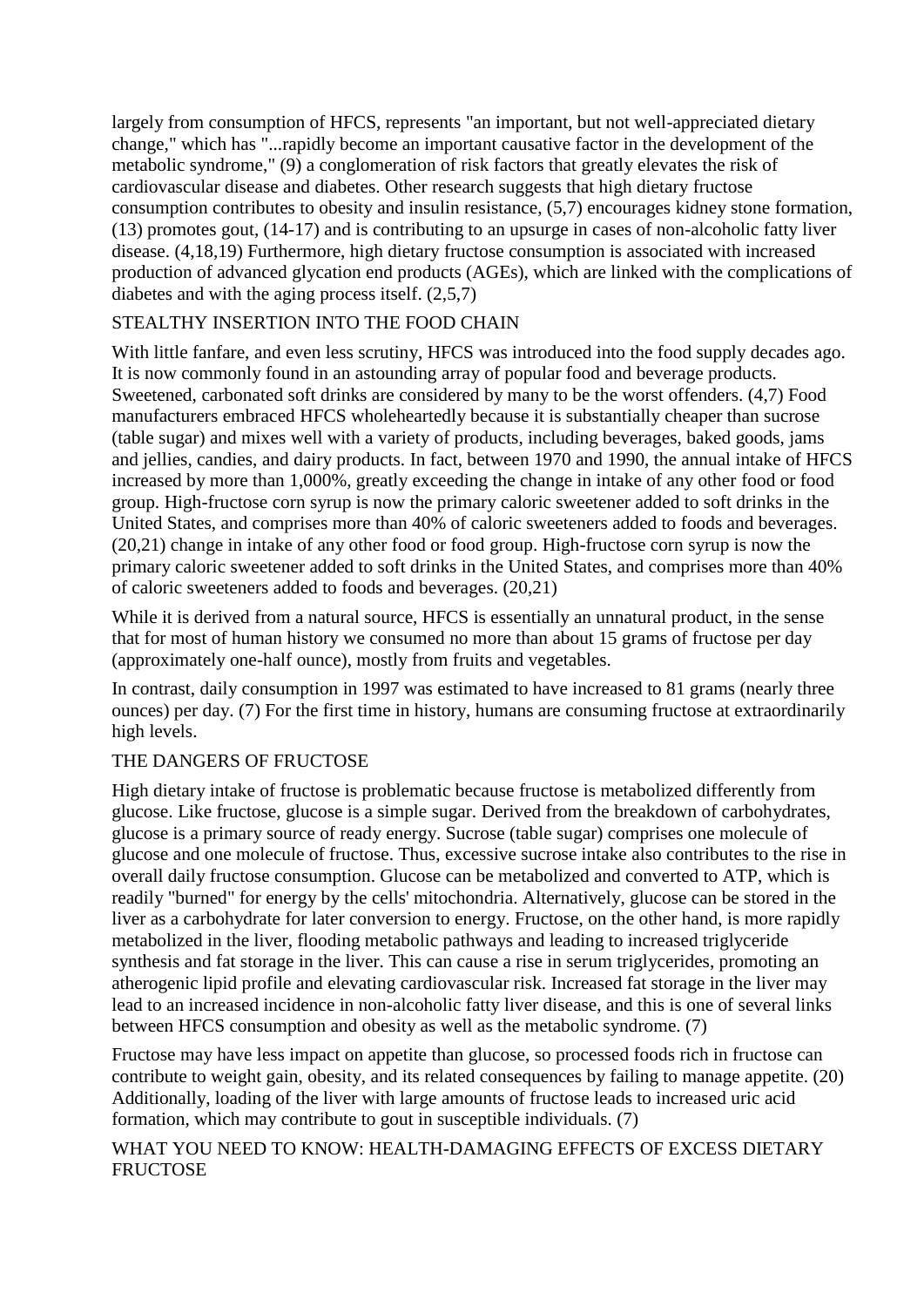\* Dietary intake of fructose, particularly in the form of high-fructose corn syrup (HFCS), has dramatically increased in the US in recent decades. Increased HFCS consumption has paralleled increasing rates of obesity, metabolic syndrome, and other conditions associated with poor lifestyle habits.

\* High-fructose corn syrup is found in sweetened carbonated soft drinks as well as in many packaged foods such as cakes, cookies, jams, jellies, and crackers.

\* Excess fructose intake has been associated with adverse health effects such as metabolic syndrome, elevated triglyceride levels, hypertension, non-alcoholic fatty liver disease, excess uric acid levels (associated with gout), and elevated levels of advanced glycation end products (AGEs; linked with aging and complications of diabetes).

\* Minimizing intake of dietary fructose is essential to mitigating its potentially dangerous effects. Sources of dietary fructose include HFCS, fruit juices, honey, and table sugar (sucrose; comprising fructose and glucose).

\* Targeted nutritional strategies can help avert somme of the damaging effects of excess fructose intake. Beneficial nutrients include benfotiamine, alpha-lipoic acid, carnosine, pyridoxamine, acetyl-L-carnitine, vitamin C, and fish oil.

#### FRUCTOSE LINKED WITH INSULIN RESISTANCE AND DIABETES

The high flux of fructose to the liver, the main organ capable of metabolizing this simple carbohydrate, disturbs glucose metabolism and uptake pathways and leads to metabolic disturbances that underlie the induction of insulin resistance, (9) a hallmark of type 2 diabetes.

In fact, the effect of HFCS on insulin resistance has been shown to have an impact on the prevalence of diabetes. In 2004, investigators conducted an ecological correlation study, in which they compared the relationship between food consumption of refined carbohydrates and the prevalence of type 2 diabetes in the US from 1909 to 1997. They found that during this period, the use of corn syrup sweeteners, which were almost non-existent at the turn of the century, increased by more than 2,100%. During the same period, the prevalence of diabetes skyrocketed. After controlling for total energy intake from other foods such as fats and proteins, only the increase in corn syrup and a decrease in fiber intake correlated positively with the prevalence of type 2 diabetes (22) prevalence of diabetes. In 2004, investigators conducted an ecological correlation study, in which they compared the relationship between food consumption of refined carbohydrates and the prevalence of type 2 diabetes in the US from 1909 to 1997. They found that during this period, the use of corn syrup sweeteners, which were almost non-existent at the turn of the century, increased by more than 2,100%. During the same period, the prevalence of diabetes skyrocketed. After controlling for total energy intake from other foods such as fats and proteins, only the increase in corn syrup and a decrease in fiber intake correlated positively with the prevalence of type 2 diabetes. (22)

Scientists have therefore come to realize that all sugars are not created equal, which has been borne out in a number of studies. In one study, investigators looked at whether reduction in insulin sensitivity was caused by glucose or fructose components of the diet. They took two groups of young healthy men and fed one group a high-glucose diet, while the other received a diet high in fructose. At the end of one week, high-fructose feeding was accompanied by a significant reduction in insulin sensitivity and insulin binding, whereas no significant changes were seen in the high-glucose group. (23)

Another study found that diets containing a moderate amount of fructose produced undesirable changes in glucose metabolism in both normal and hyper-insulinemic men. (24)

STRATEGIES TO PREVENT OR MINIMIZE DANGERS OF EXCESS DIETARY FRUCTOSE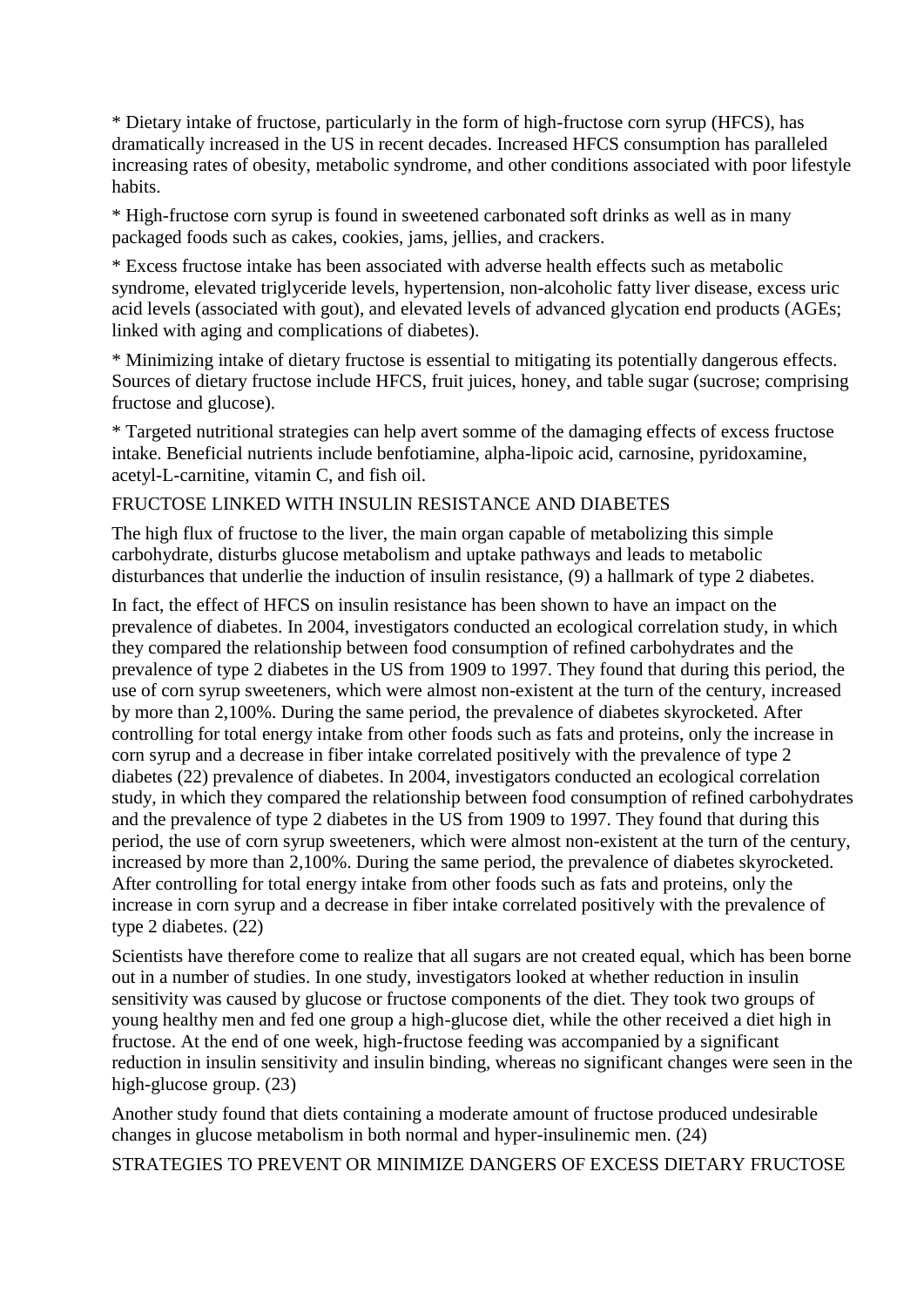Today, high-fructose corn syrup (HFCS) hasbecome nearly ubiquitous in the food supply. The sticky stuff features prominently in everything from packaged cereals and convenience drinks to ketchup and baked goods. Sugary soft drinks are thought to be the single largest source of this fructose-rich sweetener. The best way to avoid the dangers of excess dietary fructose is to avoid foods with added sugars as well as processed or prepackaged foods and undiluted fruit juices. Instead, focus on a heart-healthy diet--such as the Mediterranean diet, which emphasizes whole grains, fresh vegetables, low-fat dairy, fresh fish, and limited meat.

Other tips to protect yourself against the danger of excess fructose include:

\* Avoid all sweetened soft drinks. Consider switching to an alternative, such as sparkling water, herbal tea, or green tea (stick to home-brewed teas, since most commercially available bottled tea is brimming with HFCS).

\* Read product labels carefully. Avoid any products containing "high-fructose corn syrup" or fructose. Fruit juices--even unsweetened juices--contain fructose and should not be consumed in excess. Fruit juice diluted with sparkling water is delicious and contains less fructose than undiluted juice.

\* Find ways to cut your overall intake of table sugar. Sucrose consists of one molecule of glucose and one of fructose. Thus, sucrose consumption can contribute to unnaturally high fructose levels. (7) Furthermore, research suggests that sucrose may have similar adverse metabolic effects as fructose, thus contributing to obesity and metabolic syndrome. (49)

\* Try using the natural non-caloric sweetener stevia extract in your coffee, tea, or homemade desserts.

\* Consider writing a letter to the manufacturers of your favorite products; ask them to market alternatives to HFCS-sweetened products. If enough people vote with their pocketbooks, manufacturers may eventually respond with more healthful products.

\* Consider taking supplements that may prevent or ameliorate the damage associated with elevated blood sugar.

### FRUCTOSE-INDUCED HYPERTENSION

Very few people realize that excess fructose intake may contribute to hypertension. (25) High blood pressure is a well-known comorbidity associated with obesity, hyperinsulinemia, and hyperlipidemia. (12) Hypertension is part of a cluster of dangerous disorders called the metabolic syndrome, which is characterized by insulin resistance and is a key factor in the development of many vascular diseases.

Excess fructose contributes to hypertension by inhibiting a key enzyme called endothelial nitric oxide synthase, (26) which is located in blood vessels walls and is essential for the production of the vasodilator, nitric oxide. By allowing healthy blood vessels to relax and ensuring smooth blood flow in vessels, nitric oxide is absolutely necessary for preventing hypertension, coronary artery disease, and erectile dysfunction. (26) which is located in blood vessels walls and is essential for the production of the vasodilator, nitric oxide. By allowing healthy blood vessels to relax and ensuring smooth blood flow in vessels, nitric oxide is absolutely necessary for preventing hypertension, coronary artery disease, and erectile dysfunction.

### ATHEROGENIC LIPID PROFILES AND CORONARY ARTERY DISEASE

Unlike glucose, fructose is readily converted to fat by the liver, leading to an excessive concentration of fats and lipoproteins in the body. (9) High and prolonged fructose ingestion increases unfavorable lipid profiles in the body. By increasing triglyceride levels (12,27)--an independent risk factor for coronary heart disease--fructose promotes potentially dangerous lipoprotein changes that increase atherogenic risk. For example, fructose increases apoB100--the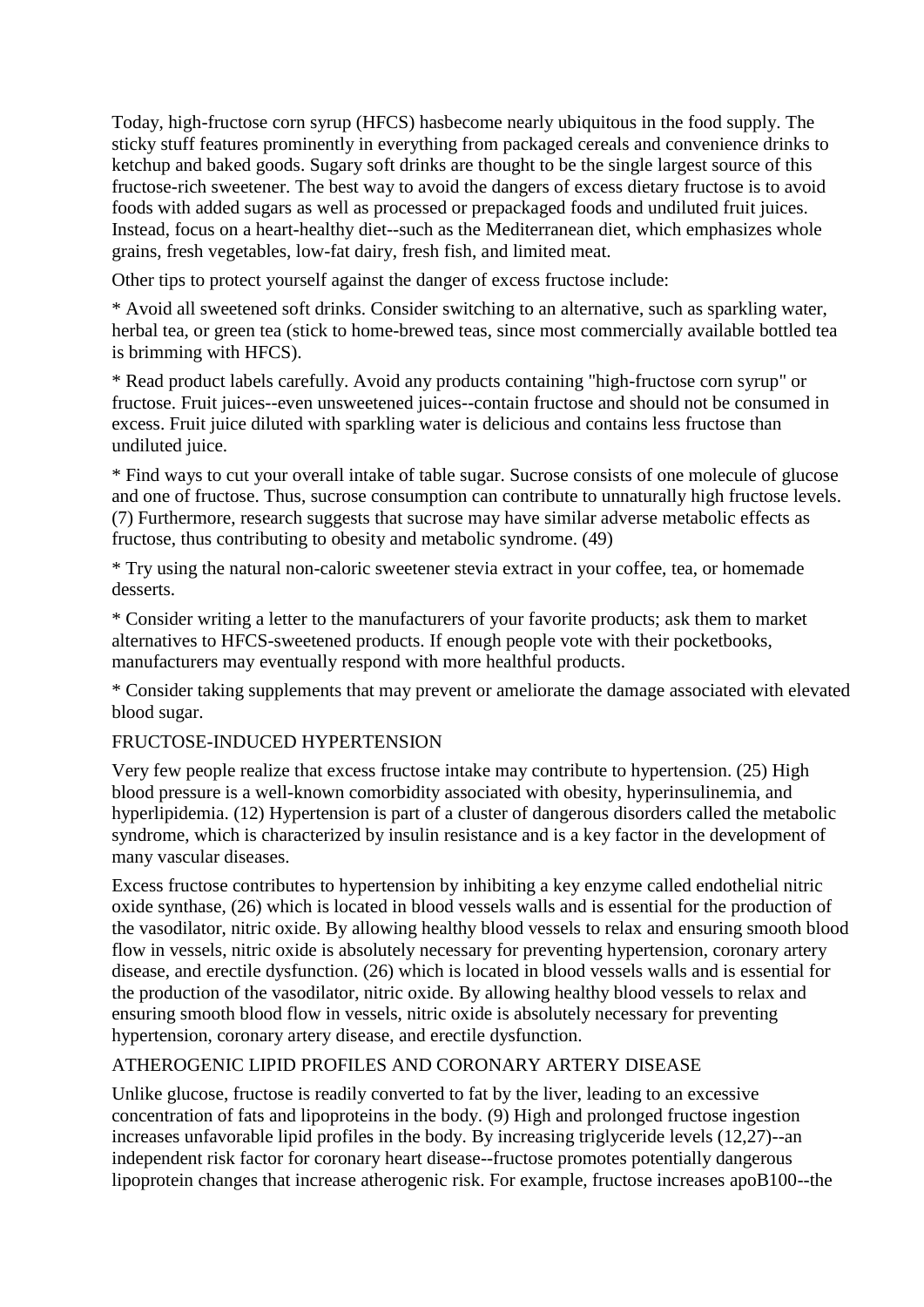primary lipoprotein responsible for carrying cholesterol to the tissues--which leads to the formation of fatty deposits. Conversely, high-density lipoprotein (HDL), which is responsible for carrying cholesterol particles back to the liver to be eliminated, is decreased by fructose. (28) Fructose ingestion therefore contributes to fat deposits in the liver (fatty liver) (7) and increases the amount of dangerous lipoproteins that enhance cholesterol deposits in blood vessels walls. (29) This can lead to plaque buildup and narrowing of the blood vessels--a ticking time bomb for the development of both stroke and heart attack.

POTENTIAL CONSEQUENCES OF EXCESS DIETARY FRUCTOSE CONSUMPTION

- \* Accelerated aging
- \* Insulin resistance
- \* Type 2 diabetes
- \* Diabetic complications
- --Retinopathy (may lead to blindness)
- --Nephropathy (may lead to severe kidney disease, requiring chronic dialysis)

--Neuropathy (may involve numbness, pain, impotence, speech impairment, loss of bladder control, etc.)

\* Non-alcoholic fatty liver disease

\* Abnormally high blood uric acid levels (hyperuricemia; may result in the development of gout; implicated in the development of diabetes and the metabolic syndrome)

\* Abnormally high triglyceride levels (hypertriglyceridemia; implicated in the development of atherosclerosis and cardiovascular disease).5,7,15

# NON-ALCOHOLIC FATTY LIVER DISEASE

Once a relatively rare clinical oddity, non-alcoholic fatty liver disease is now estimated to affect 20-30% of adult populations in developed countries. (19) Like obesity and diabetes, the rise in nonalcoholic fatty liver disease cases has paralleled the rise in consumption of dietary fructose. (4) For example, a recent study by scientists at the University of Florida, Gainesville, determined that fructose consumption in patients with established non-alcoholic fatty liver disease was about two to three-fold higher than among normal control subjects. (4)

As its name suggests, non-alcoholic fatty liver disease is a constellation of conditions affecting the liver, characterized by excessive accumulation of fat in the organ, and unrelated to alcoholism. It is associated with higher rates of death from liver diseases, such as cirrhosis and liver cancer, and with cardiovascular disease. (30-32) It is intimately linked to insulin resistance and the metabolic syndrome, and often progresses to an inflammatory condition known as non-alcoholic steatohepatitis. (33) 30-32 It is intimately linked to insulin resistance and the metabolic syndrome, and often progresses to an inflammatory condition known as non-alcoholic steatohepatitis. (33)

# THE AGE CONNECTION

The adverse effects of excess dietary fructose are not limited to detrimental effects on blood sugar meta-bolism, lipid profiles, or liver health. Excess fructose also encourages the formation of toxic advanced glycation end products (AGEs). These are aberrant hybrid proteins, formed when sugars and lipids react with these molecules, altering their structures and damaging their functionality. As AGEs accumulate they encourage inflammation and oxidative stress. They have also been linked to accelerated aging. Advanced glycation end products are believed to play a key role in the development of hypertension as well as complications associated with type 2 diabetes like neuropathy and retinopathy. (5,7,34-37) Neuropathy afflicts the nerves and can cause tingling,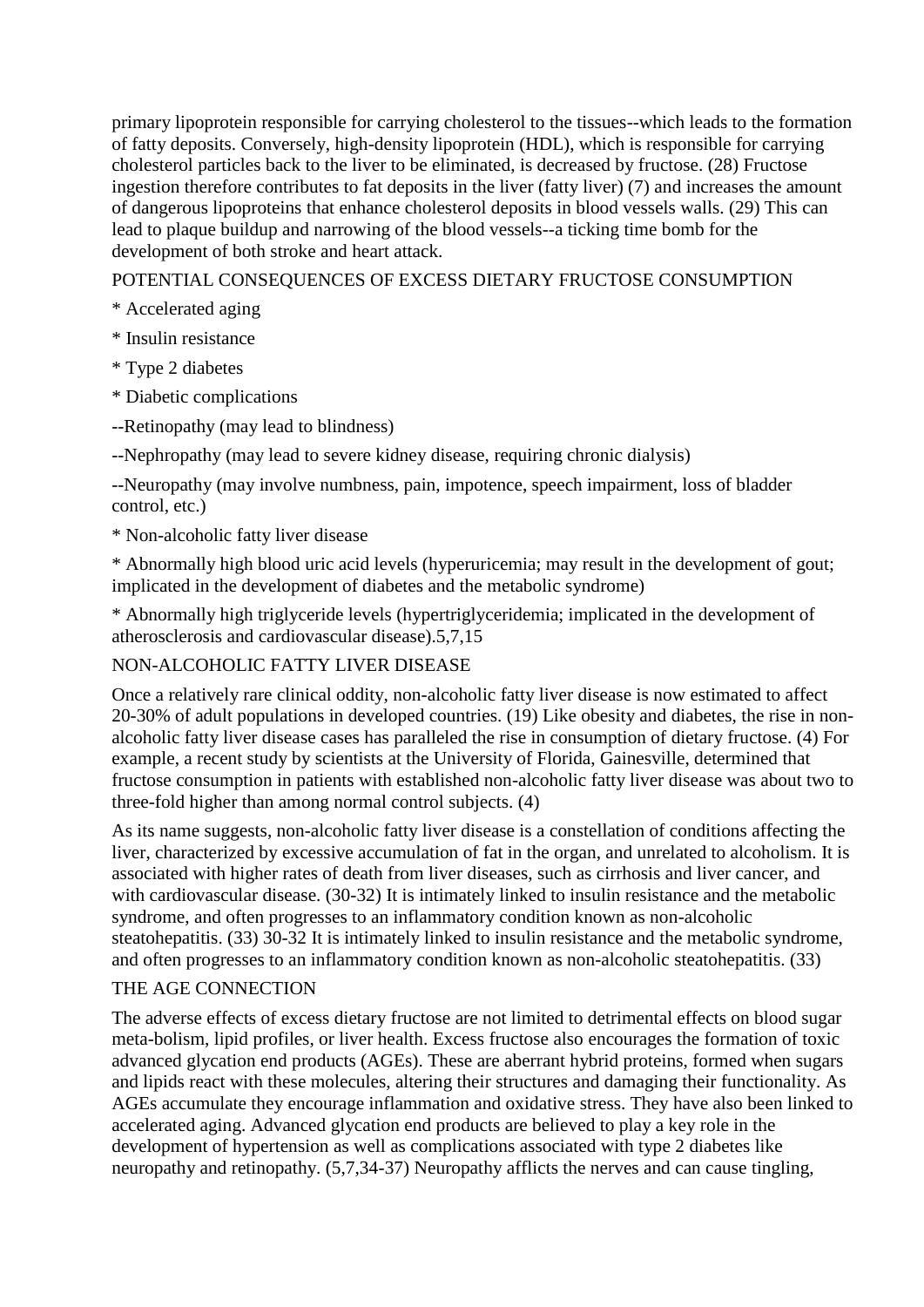prickling sensations, numbness, and pain, while retinopathy damages the eye's retina and may lead to blindness.

In terms of the reactions that lead to the development of AGEs, fructose is far more reactive than glucose, so even a small amount of fructose circulating in the bloodstream is potentially damaging. In the laboratory, it has been shown that the rate of fructose/protein cross-linking is 10 times greater than the linkage rate associated with glucose. (38) This suggests that excess dietary fructose is intimately linked to accelerated aging, as this type of protein cross-linking is a common manifestation of aging. (7,39-41)

These aging-accelerating effects of dietary sugars were investigated in lab rats fed diets featuring sucrose, glucose, or fructose. Three measures of aging, including the cross-linking of collagen (a protein that provides structure and support for the skin and other tissues), were each significantly greater in rats that were fed fructose than rats that consumed glucose or sucrose. "The data suggest that long-term fructose consumption induces adverse effects on aging," concluded researchers. (42)

Advanced glycation end products are also known to induce acute endothelial dysfunction. (43) Endothelial dysfunction is implicated in the development of atherosclerosis, and thus cardiovascular disease. (44) Scientists also believe that AGEs may contribute to the development and progression of chronic heart failure by inducing vascular and myocardial stiffening. (45)

## SUPPLEMENTS THAT MAY PROTECT AGAINST FRUCTOSE-INDUCED DAMAGE

Excessive intake of dietary fructose from sources such as high-fructose corn syrup (HFCS) may contribute to myriad adverse health effects ranging from metabolic syndrome to kidney stones to the complications of diabetes. In addition to limiting exposure to dietary fructose, nutritional supplements may offer important protection against these harmful effects.

### PROTECT AGAINST ADVANCED GLYCATION END PRODUCTS.

Fructose promotes the formation of advanced glycation end products (AGEs), which are clearly linked to some of the worst side effects of diabetes. (5,50) Advanced glycation end products are also linked to accelerated aging, even among the healthy. (7,39,40)

\* Benfotiamine: This highly bioavailable vitamin B1 analog has been shown to prevent some of the damage associated with diabetes-related high blood sugar levels. Benfotiamine blocks three of the "major molecular pathways" by which hyperglycemia damages cells. (51) A recent study of patients with type 1 diabetes confirmed that benfotiamine, in combination with supplemental alpha-lipoic acid, "... completely normalized increased AGE formation ..." associated with diabetic complications. Benfotiamine also corrected endothelial cell deficits associated with high blood glucose levels. (52) Benfotiamine similarly shows promise against the adverse effects of type 2 diabetes. (5)

\* Benfotiamine also acts as an antioxidant. According to new research published by German scientists, "benfotiamine shows a direct antioxidant action. This effect of benfotiamine may be involved in the improvement of diabetic late complications, including peripheral neuropathy." (54)

\* Alpha-lipoic acid: Recommended to preventglycation and reduce the accumulation of AGEs as well as enhance glucose utilization. (55) Alpha-lipoic acid may decrease the development or improve the symptoms of neuropathy in diabetic patients. (56) Alpha-lipoic acid offers powerful antioxidant effects in both aqueous and lipid environments. Only lipid-soluble antioxidants readily enter cells' organellesto prevent damage from free radicals. Alpha-lipoic acid is a mitochondrial metabolite; it is particularly effective at protecting these vulnerable cellular "powerhouses" from oxidative damage. (57-61)

\* Carnosine: This dipeptide acts as an anti-glycating agent that inhibits AGE formation as well as protein glycation, oxidation, and cross-linking associated with aging and its associated pathologies.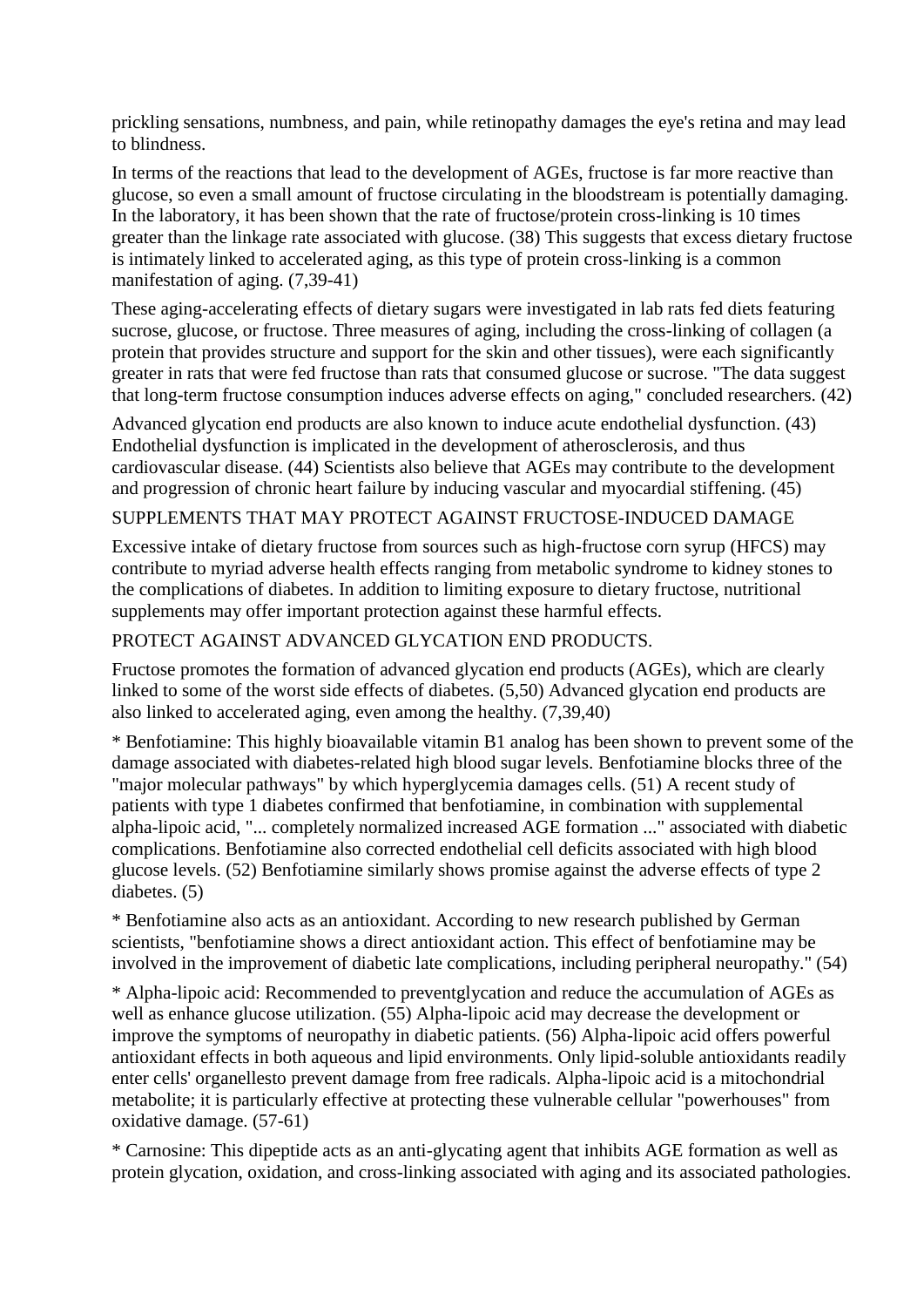Animal studies suggest that carnosine suppresses the complications of diabetes. (62-65) Late research suggests that carnosine may prevent diabetes associated atherosclerosis. (66)

\* Pyridoxamine: Harvard-based researchers recently showed that pyridoxamine, an advanced formulation of vitamin B6, acts as a "broad inhibitor" of advanced glycation to benefit patients with diabetic nephropathy (kidney disease). (67,68) Fight the Metabolic Syndrome. Excessive fructose intake is intimately linked with metabolic syndrome and its components such as elevated triglycerides, high blood pressure, and increased cardiovascular risk.

\* Supplement regularly with omega-3 fatty acids (fish oil). Docosahexaenoic acid (DHA) and eicosapentaenoic acid (EPA) are omega-3 fatty acids, found primarily in fish oil, which have been shown to decrease inflammation, improve the lipid profile, reduce insulin resistance, and improve cardiovascular health. (69-73)

\* Alpha-lipoic acid: Ameliorates several components of the metabolic syndrome in animal studies, including insulin resistance, atherogenic lipid profiles, and high blood pressure. (74)

\* Acetyl-L-carnitine: In combination with alpha-lipoic acid (also a mitochondrial antioxidant), acetyl-L-carnitine has been shown to improve blood pressure in patients with coronary artery disease. (75)

### REDUCE THE RISK OF ELEVATED URIC ACID BLOOD LEVEL.

High dietary intake of fructose--particularly in the form of HFCS--is associated with elevated blood levels of uric acid, which are linked with gout.

\* Supplemental vitamin C: A recent study of more than 1,300 men showed that a greater intake of vitamin C decreases the risk of abnormally high blood levels of uric acid (hyperuricemia). (76) Hyperuricemia is strongly linked to the risk of developing gout. Intakes of 500 mg vitamin C per day or more were associated with correspondingly low levels of uric acid in the bloodstream. (76)

# URIC ACID ELEVATION, GOUT, AND KIDNEY STONES

A recent study by Canadian researchers clearly shows that drinking high-fructose sugar-sweetened beverages is associated with elevated blood levels of uric acid. Known as hyperuricemia, this condition is incontrovertibly linked to elevated risk of suffering from the painful joint disease, gout. Researchers drew their conclusions based on data gathered from nearly 15,000 adult Americans who participated in the Third National Health and Nutrition Examination Survey (1988- 1994). "Serum uric acid levels increased with increasing sugar-sweetened soft drink intake," wrote the scientists. Tellingly, drinking diet soft drinks, which do not contain HFCS, was not associated with elevated uric acid levels.  $(15)$ 

"Fructose-induced hyperuricemia might have a causal role in metabolic syndrome, hypertension, and other chronic disease," noted Harvard-based scientists in 2007. (46) In 2008, Canadian researchers narrowed the focus of their previous inquiries, examining the relationship between soft drinks, fructose consumption, and the risk of gout in men. In this study, more than 46,000 men with no history of gout were followed for a dozen years. Writing in the influential British Medical Journal, they concluded: "Prospective data suggest that consumption of sugar-sweetened soft drinks and fructose is strongly associated with an increased risk of gout in men." (17)

In a recent study, researchers at Harvard Medical School analyzed data gathered from literally hundreds of thousands of subjects, comparing fructose intake with risk of developing kidney stones. While "non-fructose carbohydrates" were not associated with increased risk, the relative risks of kidney stones "significantly increased" for subjects with the highest intake of dietary fructose, compared with subjects who had the lowest intake. It should be noted that sucrose (table sugar)acts as a source of dietary fructose, as it comprises fructose and glucose. "Our study suggests that fructose intake is independently associated with an increased risk of incident kidney stones,"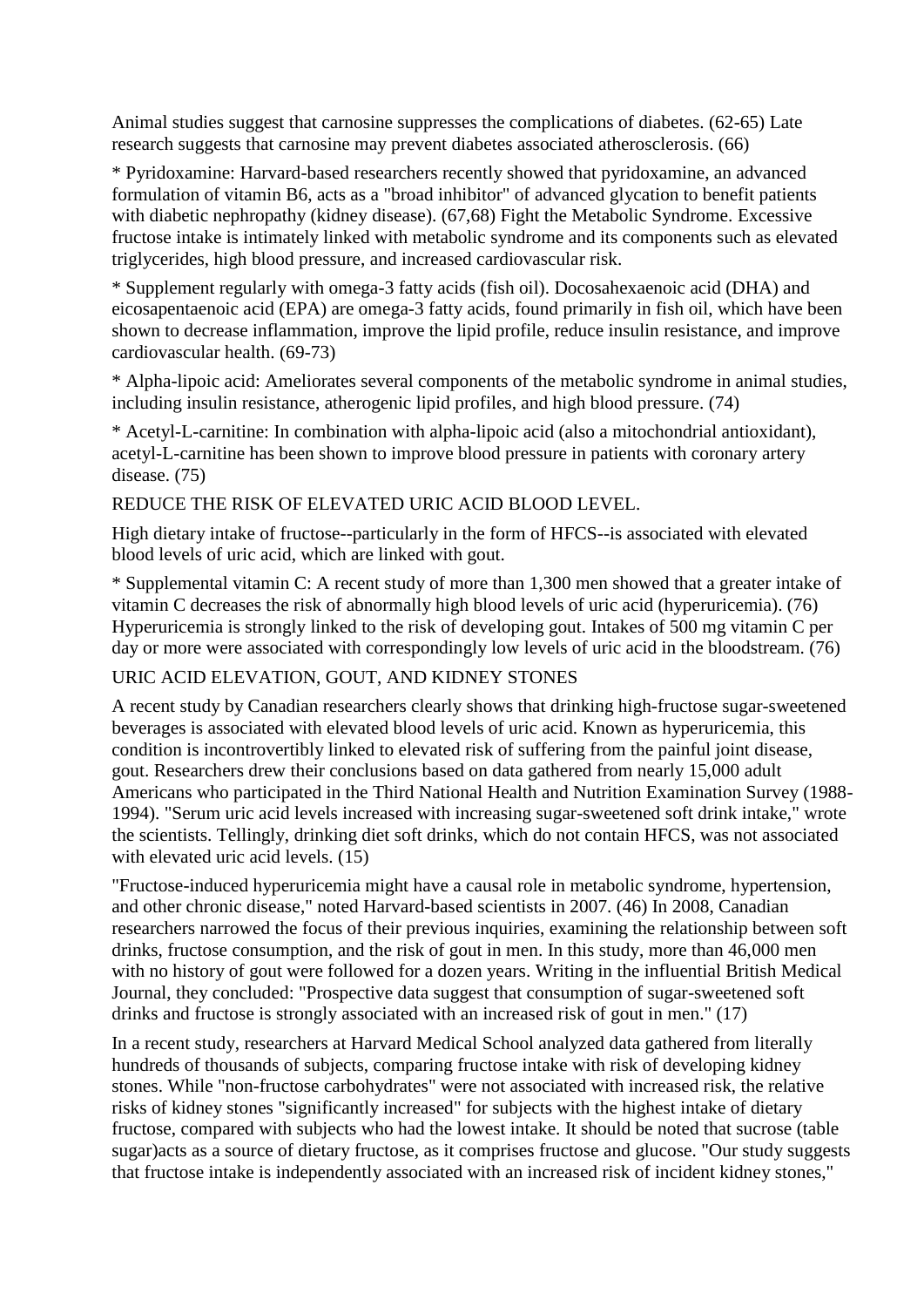researchers concluded. (13) This information is so new few scientists have had time to even attempt to replicate it. But the enormous sample size of the study, and the prestige of its authors, lends credence to the results.

Abnormally elevated levels of blood uric acid have been cited as one potential mechanism by which HFCS precipitates the undesirable metabolic changes leading to conditions such as the metabolic syndrome. (47,48) It is likely that this fructose-driven increase in serum uric acid also plays a role in the increased risk of kidney stones. The ability of fructose to induce an increase in uric acid may be a major mechanism by which fructose can cause cardiorenal (heart and kidney) disease.

#### **CONCLUSION**

High-fructose corn syrup (HFCS) quietly and grimly entered the food supply decades ago. Today HFCS is ubiquitous in a wide variety of foods, including pasta sauces and salad dressings.

High-fructose corn syrup has been linked to an increased risk of a broad range of metabolic diseases and conditions. Fructose is preferentially stored in the liver as fat, and is associated with abnormal spikes in blood levels of uric acid.

High levels of fructose consumption are also associated with the development of AGEs, which, in turn, are linked to accelerated aging and some of the worst side effects associated with type 2 diabetes. Despite assurances of safety by the corn sweetener industry, prudent health-conscious consumers would do well to decrease their intake of sweeteners containing HFCS. The nutritional content of HFCS offers "empty calories"--calorie-dense, with no micronutrient (e.g. vitamins, minerals, phytonutrients) value. Because sucrose (table sugar) is half fructose, intake of this sweetener should also be limited whenever possible. The best way to reduce your intake of highfructose corn syrup (HFCS) is to read the label of food products before you purchase them. One can slash their dietary intake of HFCS by avoiding foods that contain it and other added sugars such as sucrose. Dana Flavin, MS, MD, PhD is former science assistant to the associate bureau director for toxicology at the FDA. If you have any questions on the scientific content of this article, please call a Life Extension Health Advisor at 1-800-226-2370

#### References

(1.) Rugg SS, Bailey AL, Browning SR. Preventing cardiovascular disease in Kentucky: epidemiology, trends, and strategies for the future. J Ky Med Assoc. 2008 Apr;106(4):149-61.

(2.) Johnson RJ, Segal MS, Sautin Y, et al. Potential role of sugar (fructose) in the epidemic of hypertension, obesity and the metabolic syndrome, diabetes, kidney disease, and cardiovascular disease. Am J Clin Nutr. 2007 Oct;86(4):899-906.

(3.) Forshee RA, Storey ML, Allison DB, et al. A critical examination of the evidence relating high fructose corn syrup and weight gain. Crit Rev Food Sci Nutr. 2007;47(6):561-82.

(4.) Ouyang X, Cirillo P, Sautin Y, et al. Fructose consumption as a risk factor for non-alcoholic fatty liver disease. J Hepatol. 2008 Jun;48(6):993-9.

(5.) Miller A, Adeli K. Dietary fructose and the metabolic syndrome. Curr Opin Gastroenterol. 2008 Mar;24(2):204-9.

(6.) Rutledge AC, Adeli K. Fructose and the metabolic syndrome: pathophysiology and molecular mechanisms. Nutr Rev. 2007 Jun;65(6 Pt 2):S13-23.

(7.) Gaby AR. Adverse effects of dietary fructose. Altern Med Rev. 2005 Dec;10(4):294-306.

(8.) Nakagawa T, Tuttle KR, Short RA, Johnson RJ. Hypothesis: fructose-induced hyperuricemia as a causal mechanism for the epidemic of the metabolic syndrome. Nat Clin Pract Nephrol. 2005 Dec;1(2):80-6.

(9.) Basciano H, Federico L, Adeli K. Fructose, insulin resistance, and metabolic dyslipidemia. Nutr Metab (Lond). 2005 Feb 21;2  $(1):5.$ 

(10.) Rayssiguier Y, Gueux E, Nowacki W, Rock E, Mazur A. High fructose consumption combined with low dietary magnesium intake may increase the incidence of the metabolic syndrome by inducing inflammation. Magnes Res. 2006 Dec;19(4):237-43.

(11.) Segal MS, Gollub E, Johnson RJ. Is the fructose index more relevant with regards to cardiovascular disease than the glycemic index? Eur J Nutr. 2007 Oct;46(7):406-17.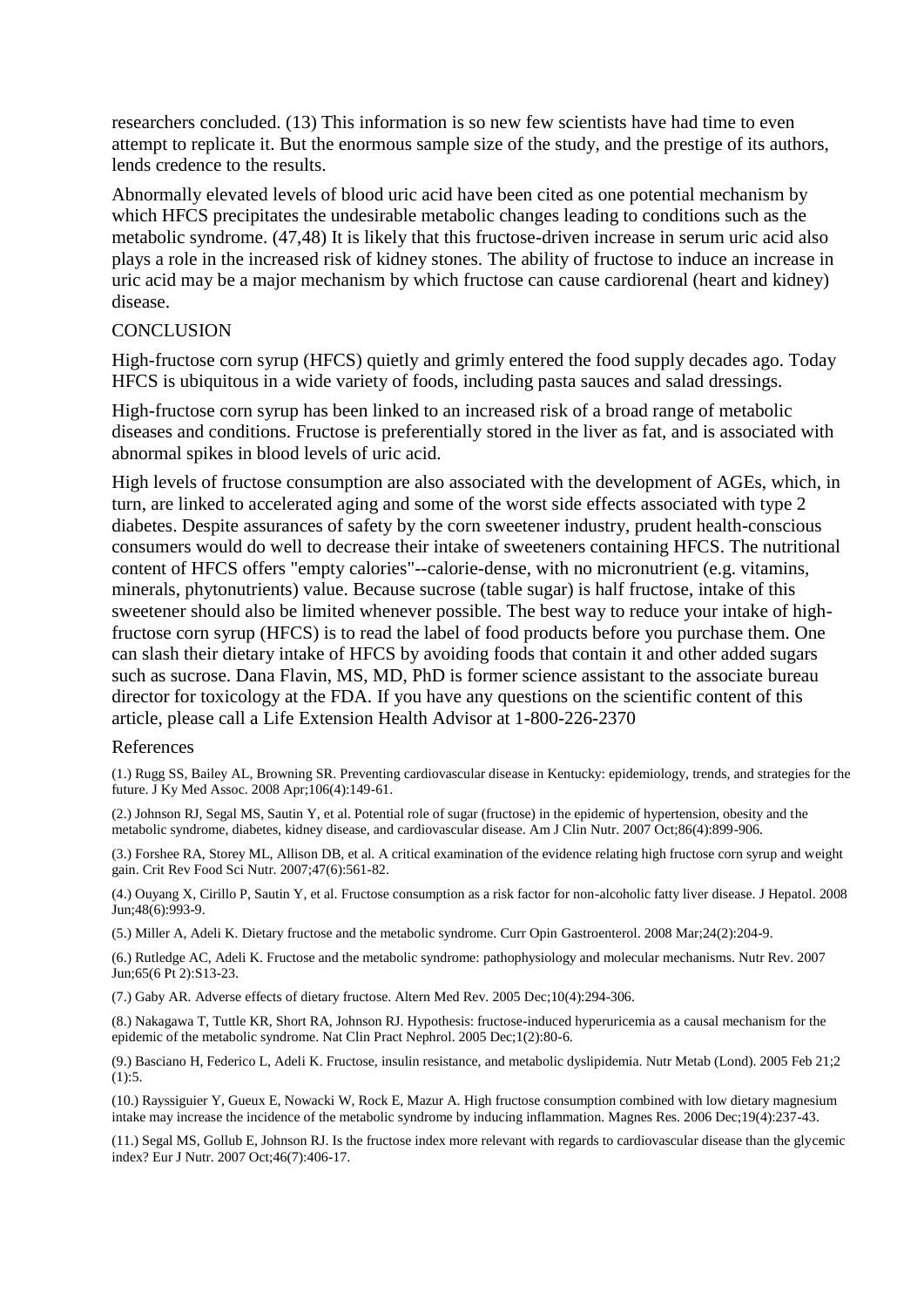(12.) Elliott SS, Keim NL, Stern JS, Teff K, Havel PJ. Fructose, weight gain, and the insulin resistance syndrome. Am J Clin Nutr. 2002 Nov;76(5):911-22.

(13.) Taylor EN, Curhan GC. Fructose consumption and the risk of kidney stones. Kidney Int. 2008 Jan;73(2):207-12.

(14.) Johnson RJ, Sautin YY, Oliver WJ, et al. Lessons from comparative physiology: could uric acid represent a physiologic alarm signal gone awry in western society? J Comp Physiol [B]. 2008 Jul 23.

(15.) Choi JW, Ford ES, Gao X, Choi HK. Sugar-sweetened soft drinks, diet soft drinks, and serum uric acid level: the Third National Health and Nutrition Examination Survey. Arthritis Rheum. 2008 Jan 15;59(1):109-16.

(16.) Hak AE, Choi HK. Lifestyle and gout. Curr Opin Rheumatol. 2008 Mar;20(2):179-86.

(17.) Choi HK, Curhan G. Soft drinks, fructose consumption, and the risk of gout in men: prospective cohort study. BMJ. 2008 Feb 9;336(7639):309-12.

(18.) Thuy S, Ladurner R, Volynets V, et al. Nonalcoholic fatty liver disease in humans is associated with increased plasma endotoxin and plasminogen activator inhibitor 1 concentrations and with fructose intake. J Nutr. 2008 Aug;138(8):1452-5.

(19.) Preiss D, Sattar N. Non-alcoholic fatty liver disease: an overview of prevalence, diagnosis, pathogenesis and treatment considerations. Clin Sci (Lond). 2008 Sep;115(5):141-50.

(20.) Bray GA, Nielsen SJ, Popkin BM. Consumption of high-fructose corn syrup in beverages may play a role in the epidemic of obesity. Am J Clin Nutr. 2004 Apr;79(4):537-43.

(21.) Vos MB, Kimmons JE, Gillespie C, Welsh J, Blanck HM. Dietary fructose consumption among US children and adults: the Third National Health and Nutrition Examination Survey. Medscape J Med. 2008 Jul 9;10(7):160.

(22.) Gross LS, Li L, Ford ES, Liu S. Increased consumption of refined carbohydrates and the epidemic of type 2 diabetes in the United States: an ecologic assessment. Am J Clin Nutr. 2004 May;79(5):774-9.

(23.) Beck-Nielsen H, Pedersen O, Lindskov HO. Impaired cellular insulin binding and insulin sensitivity induced by high-fructose feeding in normal subjects. Am J Clin Nutr. 1980 Feb;33(2):273-8.

(24.) Hallfrisch J, Ellwood KC, Michaelis OE 4th, Reiser S, O'Dorisio TM, Prather ES. Effects of dietary fructose on plasma glucose and hormone responses in normal and hyperinsulinemic men. J Nutr. 1983 Sep;113(9):1819-26.

(25.) Hsieh PS, Tai YH, Loh CH, Shih KC, Cheng WT, Chu CH. Functional interaction of AT1 and AT2 receptors in fructoseinduced insulin resistance and hypertension in rats. Metabolism. 2005 Feb;54(2):157-64.

(26.) Plante GE, Perreault M, Lanthier A, Marette A, Maheux P. Reduction of endothelial NOS and bradykinin-induced extravasation of macromolecules in skeletal muscle of the fructose-fed rat model. Cardiovasc Res. 2003 Oct 1;59(4):963-70.

(27.) Avramoglu RK, Qiu W, Adeli K. Mechanisms of metabolic dyslipidemia in insulin resistant states: deregulation of hepatic and intestinal lipoprotein secretion. Front Biosci. 2003 Jan 1;8:d464-76.

(28.) Thirunavukkarasu V, Anitha Nandhini AT, Anuradha CV. Effect of alpha-lipoic acid on lipid profile in rats fed a high-fructose diet. Exp Diabesity Res. 2004 Jul-Sep;5(3):195-200.

(29.) Tokita Y, Hirayama Y, Sekikawa A, et al. Fructose ingestion enhances atherosclerosis and deposition of advanced glycated end-products in cholesterol-fed rabbits. J Atheroscler Thromb. 2005;12(5):260-7.

(30.) Ong JP, Pitts A, Younossi ZM. Increased overall mortality and liver-related mortality in non-alcoholic fatty liver disease. J Hepatol. 2008 Oct;49(4):608-12.

(31.) Smedile A, Bugianesi E. Steatosis and hepatocellular carcinoma risk. Eur Rev Med Pharmacol Sci. 2005 Sep-Oct;9(5):2913.

(32.) Dunn W, Xu R, Wingard DL, et al. Suspected Nonalcoholic Fatty Liver Disease and Mortality Risk in a Population-Based Cohort Study. Am J Gastroenterol. 2008 Aug 5.

(33.) Raszeja-Wyszomirska J, Lawniczak M, Marlicz W, Miezynska-Kurtycz J, Milkiewicz P. Non-alcoholic fatty liver disease- new view. Pol Merkur Lekarski. 2008 Jun;24(144):568-71.

(34.) Dhar A, Desai K, Kazachmov M, Yu P, Wu L. Methylglyoxal production in vascular smooth muscle cells from different metabolic precursors. Metabolism. 2008 Sep;57(9):1211-20.

(35.) Wang X, Jia X, Chang T, Desai K, Wu L. Attenuation of hypertension development by scavenging methylglyoxal in fructosetreated rats. J Hypertens. 2008 Apr;26(4):765-72.

(36.) Mikulikova K, Eckhardt A, Kunes J, Zicha J, Miksik I. Advanced glycation end-product pentosidine accumulates in various tissues of rats with high fructose intake. Physiol Res. 2008;57(1):89-94.

(37.) Li SY, Ren J. Assessment of protein glycoxidation in ventricular tissues. Methods Mol Med. 2007;139:313-28.

(38.) McPherson JD, Shilton BH, Walton DJ. Role of fructose in glycation and cross-linking of proteins. Biochemistry. 1988 Mar 22;27(6):1901-7.

(39.) Peppa M, Uribarri J, Vlassara H. Aging and glycoxidant stress. Hormones (Athens). 2008 Apr;7(2):123-32.

(40.) Gasser A, Forbes JM. Advanced glycation: implications in tissue damage and disease. Protein Pept Lett. 2008;15(4):385-91.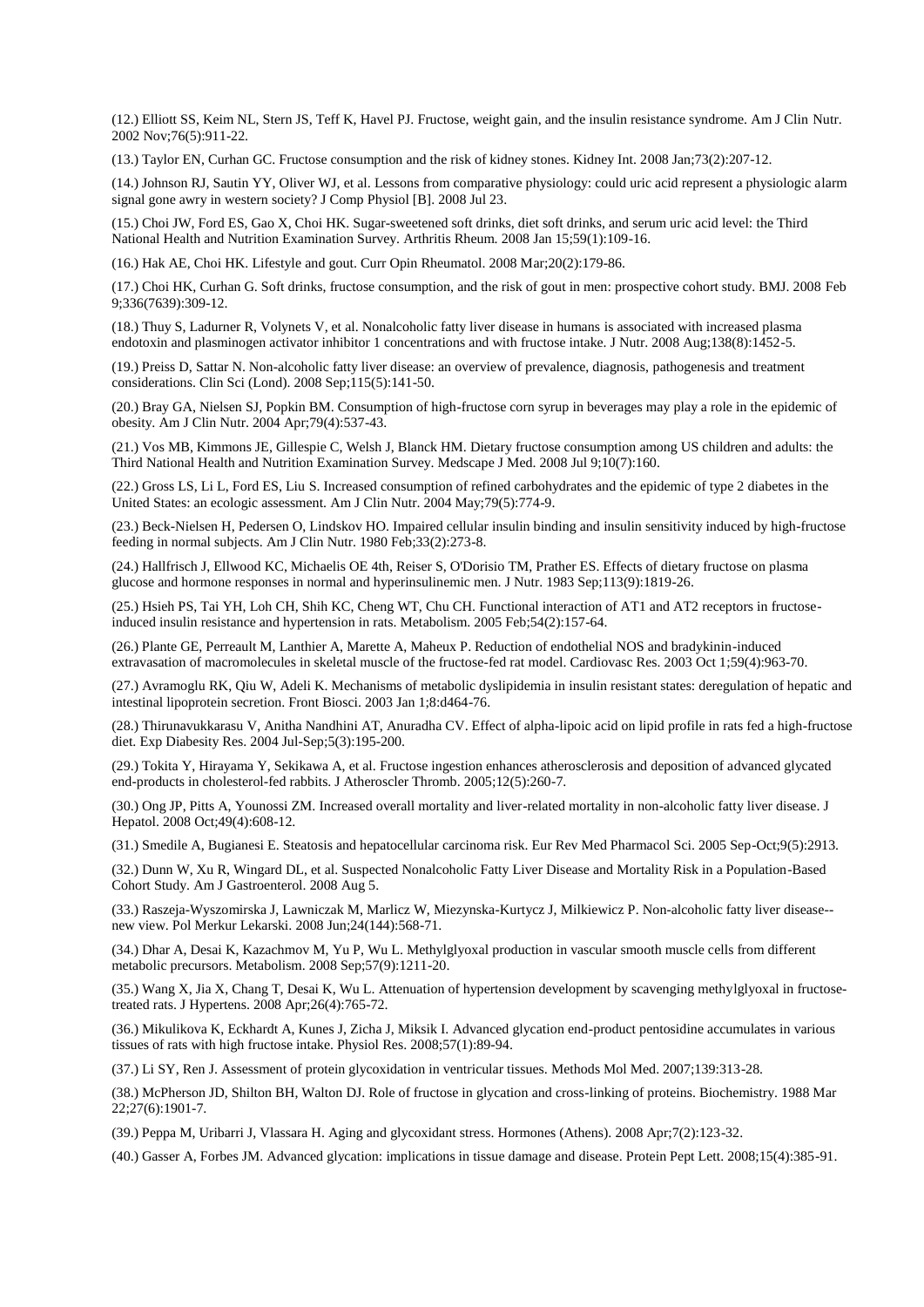(41.) Grillo MA, Colombatto S. Advanced glycation end-products (AGEs): involvement in aging and in neurodegenerative diseases. Amino Acids. 2008 Jun;35(1):29-36.

(42.) Levi B, Werman MJ. Long-term fructose consumption accelerates glycation and several age-related variables in male rats. J Nutr. 1998 Sep;128(9):1442-9.

(43.) Stirban A, Negrean M, Gotting C, et al. Dietary advanced glycation endproducts and oxidative stress: in vivo effects on endothelial function and adipokines. Ann NY Acad Sci. 2008 Apr;1126:276-9.

(44.) Versari D, Daghini E, Virdis A, Ghiadoni L, Taddei S. The aging endothelium, cardiovascular risk and disease. Exp Physiol. 2008 Sep 19.

(45.) Smit AJ, Hartog JW, Voors AA, van Veldhuisen DJ. Advanced glycation endproducts in chronic heart failure. Ann N Y Acad Sci. 2008 Apr;1126:225-30.

(46.) Gao X, Qi L, Qiao N, et al. Intake of added sugar and sugar-sweetened drink and serum uric acid concentration in US men and women. Hypertension. 2007 Aug;50(2):306-12.

(47.) Heinig M, Johnson RJ. Role of uric acid in hypertension, renal disease, and metabolic syndrome. Cleve Clin J Med. 2006 Dec;73(12):1059-64.

(48.) Nakagawa T, Hu H, Zharikov S, et al. A causal role for uric acid in fructose-induced metabolic syndrome. Am J Physiol Renal Physiol. 2006 Mar;290(3):F625-31.

(49.) Akhavan T, Anderson GH. Effects of glucose-to-fructose ratios in solutions on subjective satiety, food intake, and satiety hormones in young men. Am J Clin Nutr. 2007 Nov;86(5):1354-63.

(50.) Ahmed N, Thornalley PJ. Advanced glycation endproducts: what is their relevance to diabetic complications? Diabetes Obes Metab. 2007 May;9(3):233-45.

(51.) Anon. Benfotiamine. Monograph. Altern Med Rev. 2006 Sep;11(3):238-42.

(52.) Du X, Edelstein D, Brownlee M. Oral benfotiamine plus alpha-lipoic acid normalises complication-causing pathways in type 1 diabetes. Diabetologia. 2008 Oct;51(10):1930-2.

(53.) Stirban A, Negrean M, Stratmann B, et al. Benfotiamine prevents macro-and microvascular endothelial dysfunction and oxidative stress following a meal rich in advanced glycation end products in individuals with type 2 diabetes. Diabetes Care. 2006 Sep; 29(9): 2064-71.

(54.) Schmid U, Stopper H, Heidland A, Schupp N. Benfotiamine exhibits direct antioxidative capacity and prevents induction of DNA damage in vitro. Diabetes Metab Res Rev. 2008 Jul;24(5):371-7.

(55.) Thirunavukkarasu V, Anitha Nandhini AT, Anuradha CV. Lipoic acid improves glucose utilisation and prevents protein glycation and AGE formation. Pharmazie. 2005 Oct;60(10):772-5.

(56.) Vincent AM, Perrone L, Sullivan KA, et al. Receptor for advanced glycation end products activation injures primary sensory neurons via oxidative stress. Endocrinology. 2007 Feb;148(2):548-58.

(57.) Hao J, Shen W, Tian C, et al. Mitochondrial nutrients improve immune dysfunction in the type 2 diabetic Goto-Kakizaki rats. J Cell Mol Med. 2008 Apr 9.

(58.) Sena CM, Nunes E, Louro T, et al. Effects of alpha-lipoic acid on endothelial function in aged diabetic and high-fat fed rats. Br J Pharmacol. 2008 Mar;153(5):894-906.

(59.) Foster TS. Efficacy and safety of alpha-lipoic acid supplementation in the treatment of symptomatic diabetic neuropathy. Diabetes Educ. 2007 Jan;33(1):111-7.

(60.) Aliev G, Liu J, Shenk JC, et al. Neuronal mitochondrial amelioration by feeding acetyl-L-carnitine and lipoic acid to aged rats. J Cell Mol Med. 2008 Mar 28.

(61.) Palaniappan AR, Dai A. Mitochondrial ageing and the beneficial role of alpha-lipoic acid. Neurochem Res. 2007 Sep;32 (9):1552-8.

(62.) Wang AM, Ma C, Xie ZH, Shen F. Use of carnosine as a natural anti-senescence drug for human beings. Biochemistry (Mosc). 2000 Jul;65(7):869-71.

(63.) Hipkiss AR, Preston JE, Himsworth DT, et al. Pluripotent protective effects of carnosine, a naturally occurring dipeptide. Ann NY Acad Sci. 1998 Nov 20;854:37-53.

(64.) Hipkiss AR. Would carnosine or a carnivorous diet help suppress aging and associated pathologies? Ann NY Acad Sci. 2006 May;1067:369-74.

(65.) Reddy VP, Garrett MR, Perry G, Smith MA. Carnosine: a versatile antioxidant and antiglycating agent. Sci Aging Knowledge Environ. 2005 May 4;2005(18):pe12.

(66.) Rashid I, van Reyk DM, Davies MJ. Carnosine and its constituents inhibit glycation of low-density lipoproteins that promotes foam cell formation in vitro. FEBS Lett. 2007 Mar 6;581(5):1067-70.

(67.) Williams ME, Bolton WK, Khalifah RG, et al. Effects of pyridoxamine in combined phase 2 studies of patients with type 1 and type 2 diabetes and overt nephropathy. Am J Nephrol. 2007;27(6):605-14.